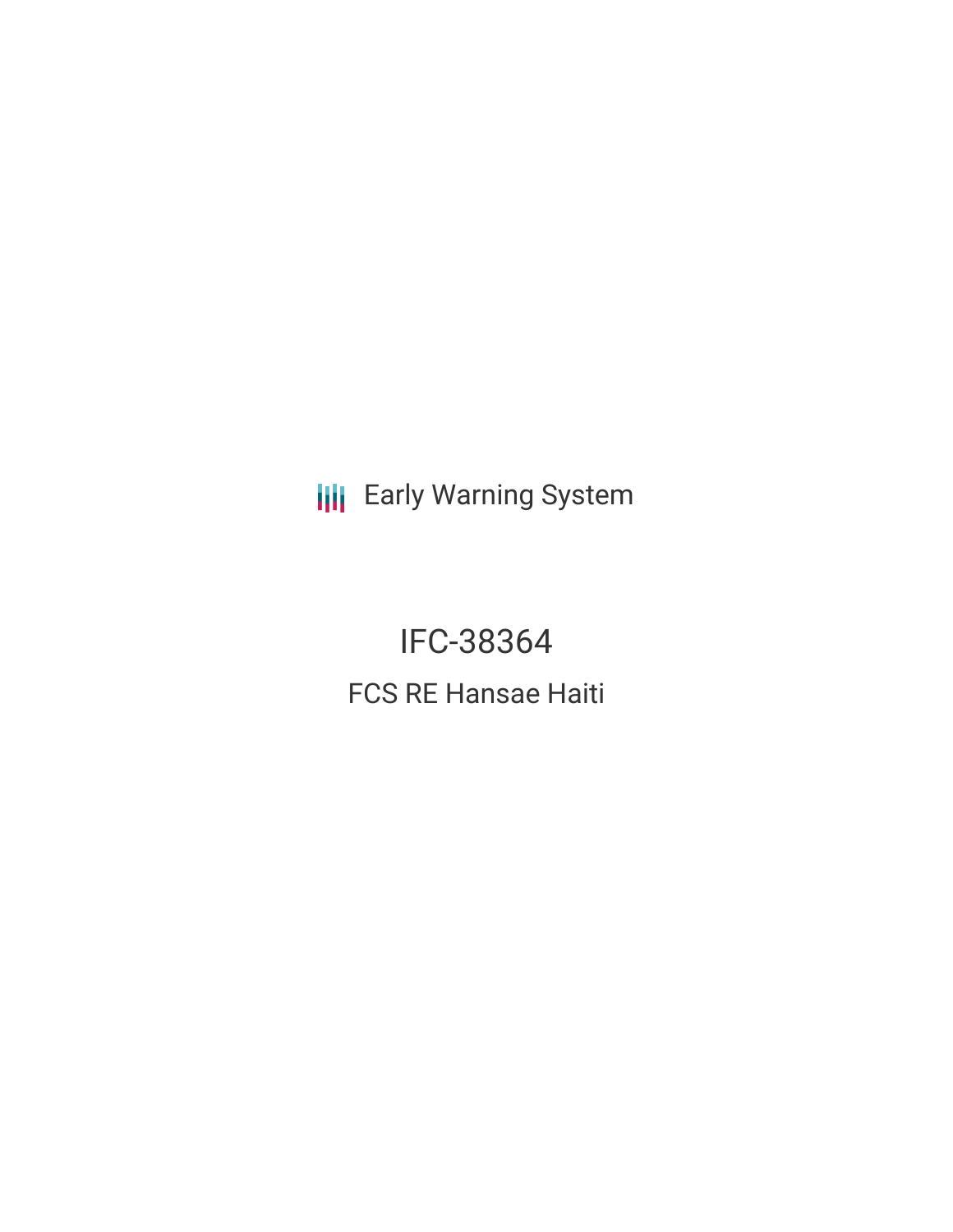# **Quick Facts**

| <b>Countries</b>               | Haiti                                   |
|--------------------------------|-----------------------------------------|
| <b>Specific Location</b>       | Port-au-Prince                          |
| <b>Financial Institutions</b>  | International Finance Corporation (IFC) |
| <b>Status</b>                  | Approved                                |
| <b>Bank Risk Rating</b>        | B                                       |
| <b>Voting Date</b>             | 2017-06-15                              |
| <b>Borrower</b>                | HANSAE HAITI S.A.                       |
| <b>Sectors</b>                 | Industry and Trade                      |
| <b>Investment Type(s)</b>      | Loan                                    |
| <b>Investment Amount (USD)</b> | $$3.00$ million                         |
| <b>Project Cost (USD)</b>      | $$30.00$ million                        |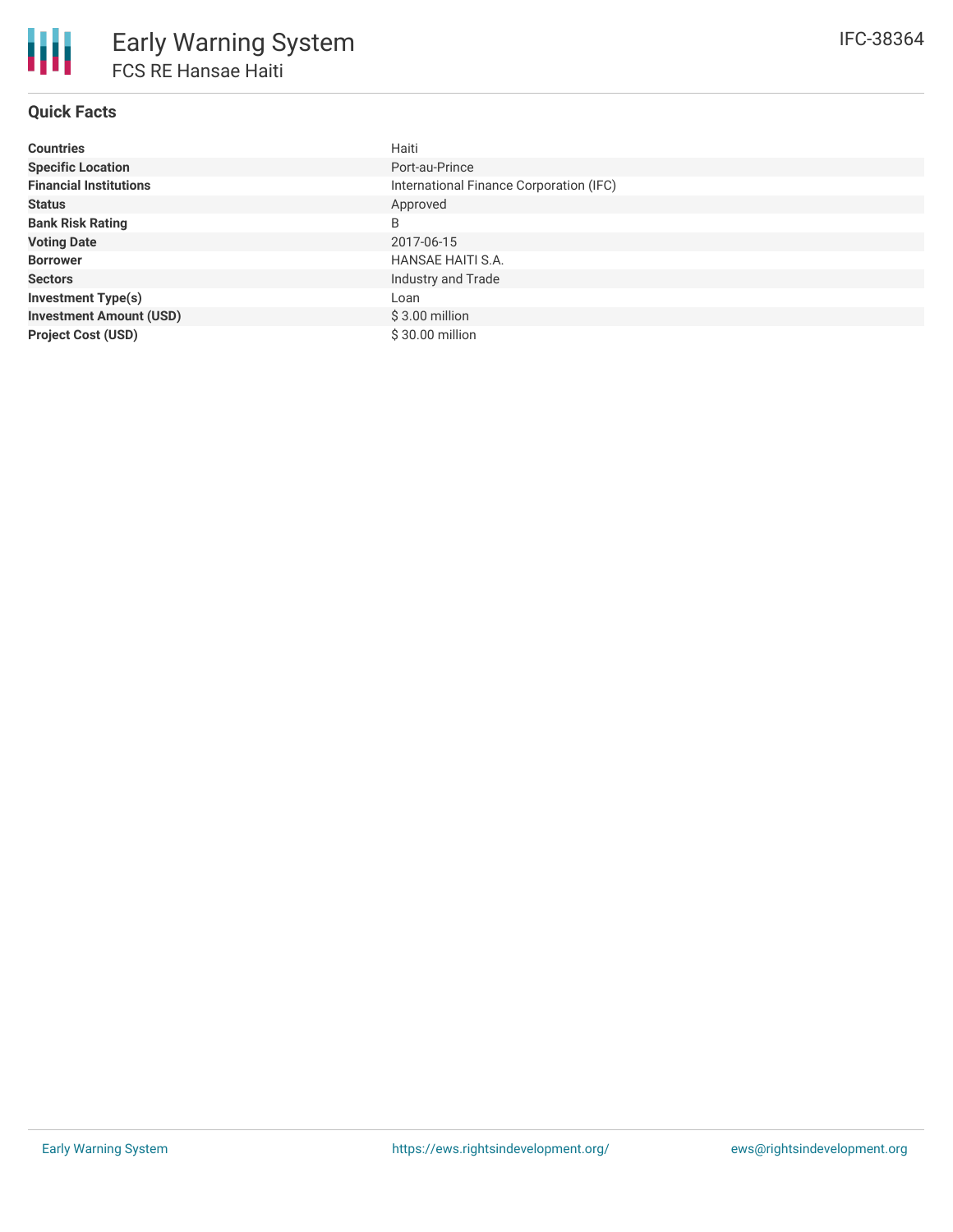## **Project Description**

IFC is considering providing a loan of up to US\$3 million to partially support Hansae Co. Ltd., a South Korean garment manufacturer in setting up its first manufacturing operating in Haiti. The IFC's development objectives include job creation, contribution to economic growth, and increased foreign investment in Haiti.

Hansae currently exports approximately 300 million pieces of clothing per year from 11 production facilities in 5 countries: Nicaragua, Guatemala, Indonesia, Myanmar and Vietnam.

Phase 1 of the Haiti project entails the establishing of a cutting and sewing plant of up to 44 production lines in the Sonapi (Societe Nationale des Parcs Industriels) industrial park in Port-au-Prince.

This proposed investment is an E&S Category B project according to IFC's Policy on Environmental and Social Sustainability, because potential adverse E&S risks are limited, reversible and may be readily mitigated.

The key E&S issues associated with this proposed apparel manufacturing operation are expected to relate to Hansae's capacity and practices to assess and manage E&S issues and risks, the provision of safe and fair working conditions, and appropriate management of small quantities of emissions and wastes from the company's operations including that potentially generated from future washing operation.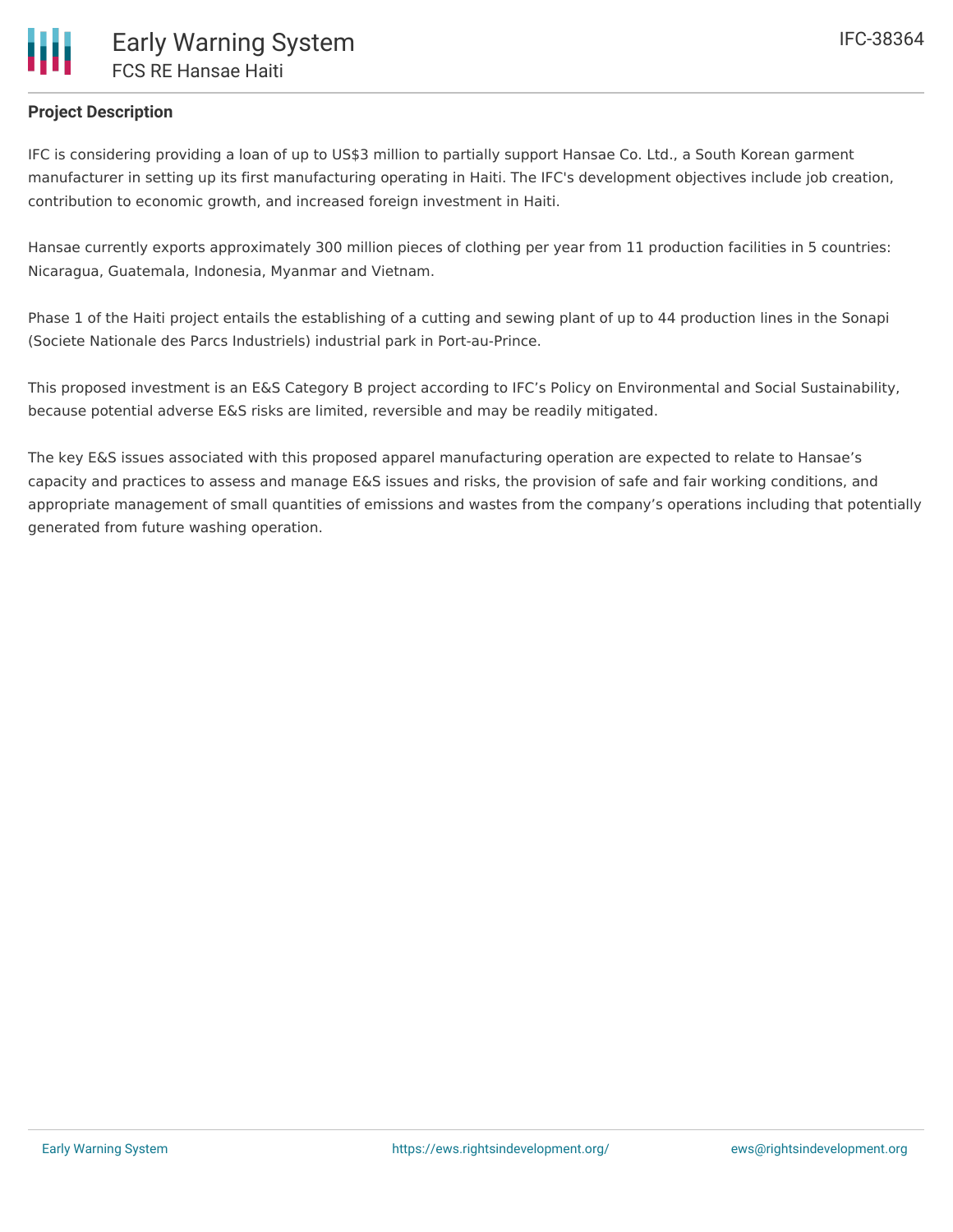### **Investment Description**

• International Finance Corporation (IFC)

Hansae's investment plan in Haiti amounts to US\$30 million, out of which US\$13.5 million is allocated to the project or phase I of the investment plan . The IFC is financing phase I with an A loan of up to US\$3 million.

Hansae Co is owned 31% by minority or public shareholders, 14% by the CEO Dong Nyeong Kim and family, 42% by Hansae Yes 24 Holdings (owned 64% by Mr. Kim and family), 11% by the National Pension Service and 2% by various Hansae senior employees.